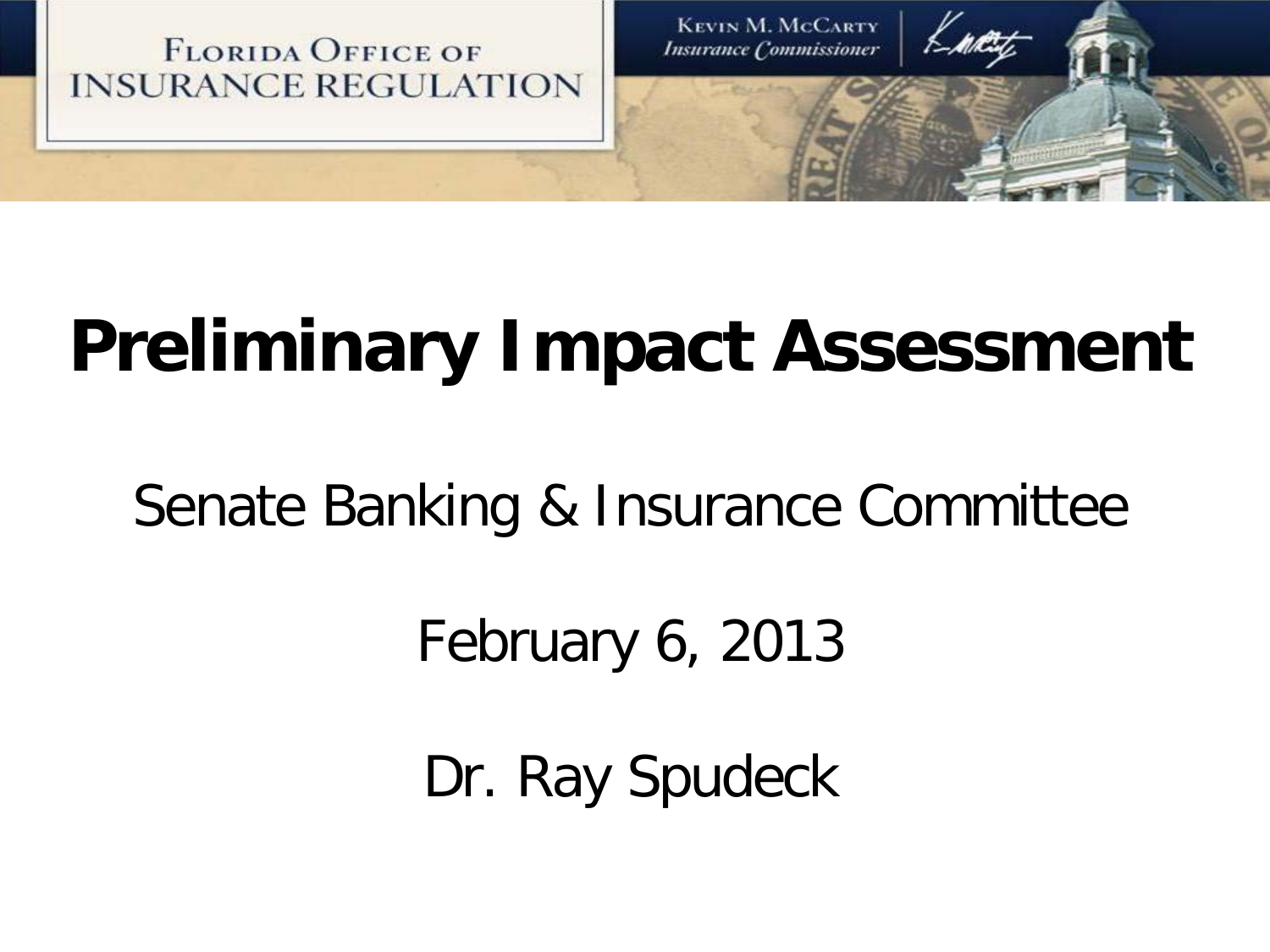## **Citizens Recent Exposure at 2005 Footprint 42.3% Reduction**

**Recent Exposure (3rd Qtr QUASR)** 



#### **Exposure Restated to 2005 Footprint**



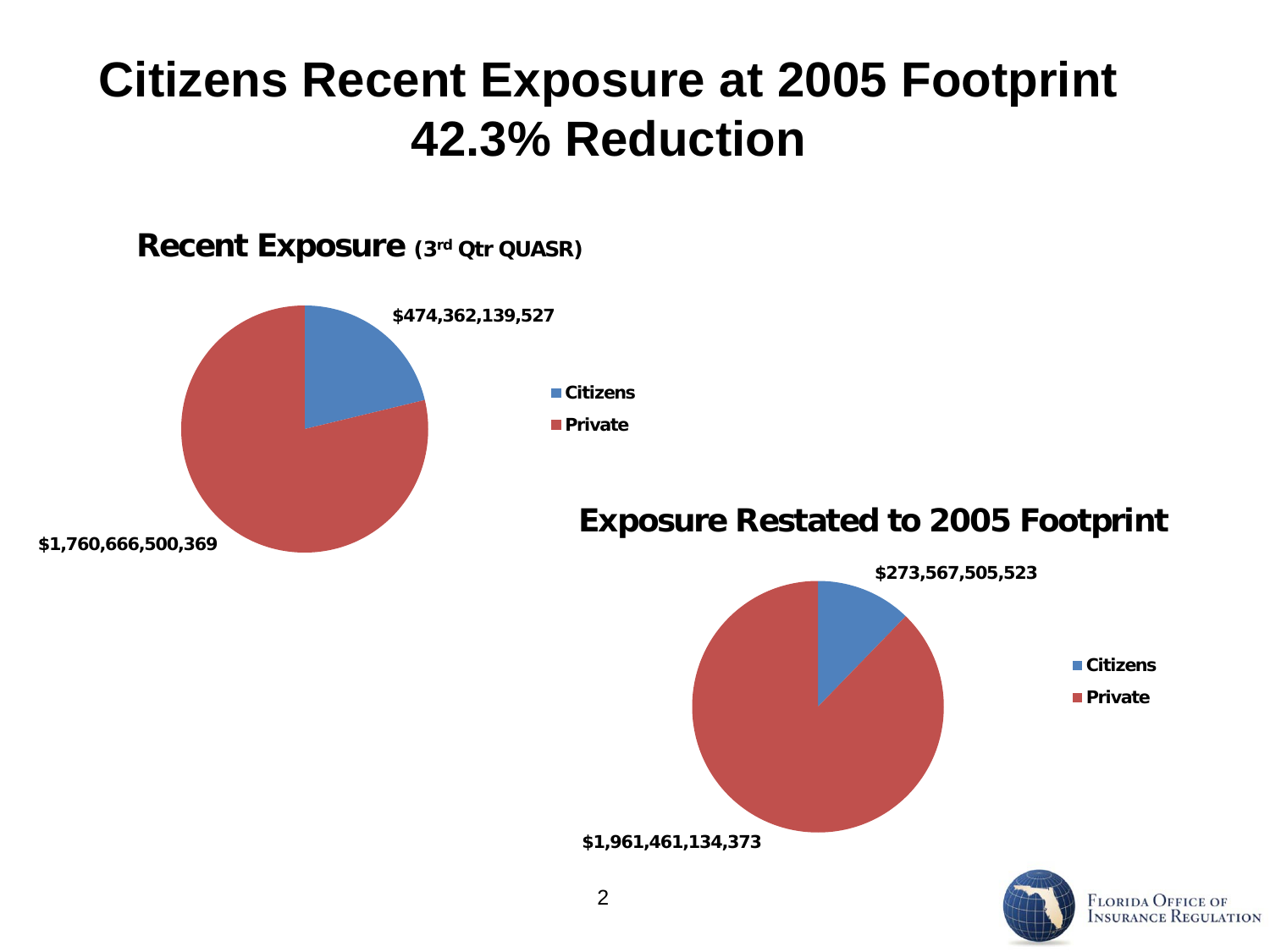## **Premium Growth Under Alternative Rate Paths (\$ Millions)**



Assumes Citizens book remains the same as 3Q 2012

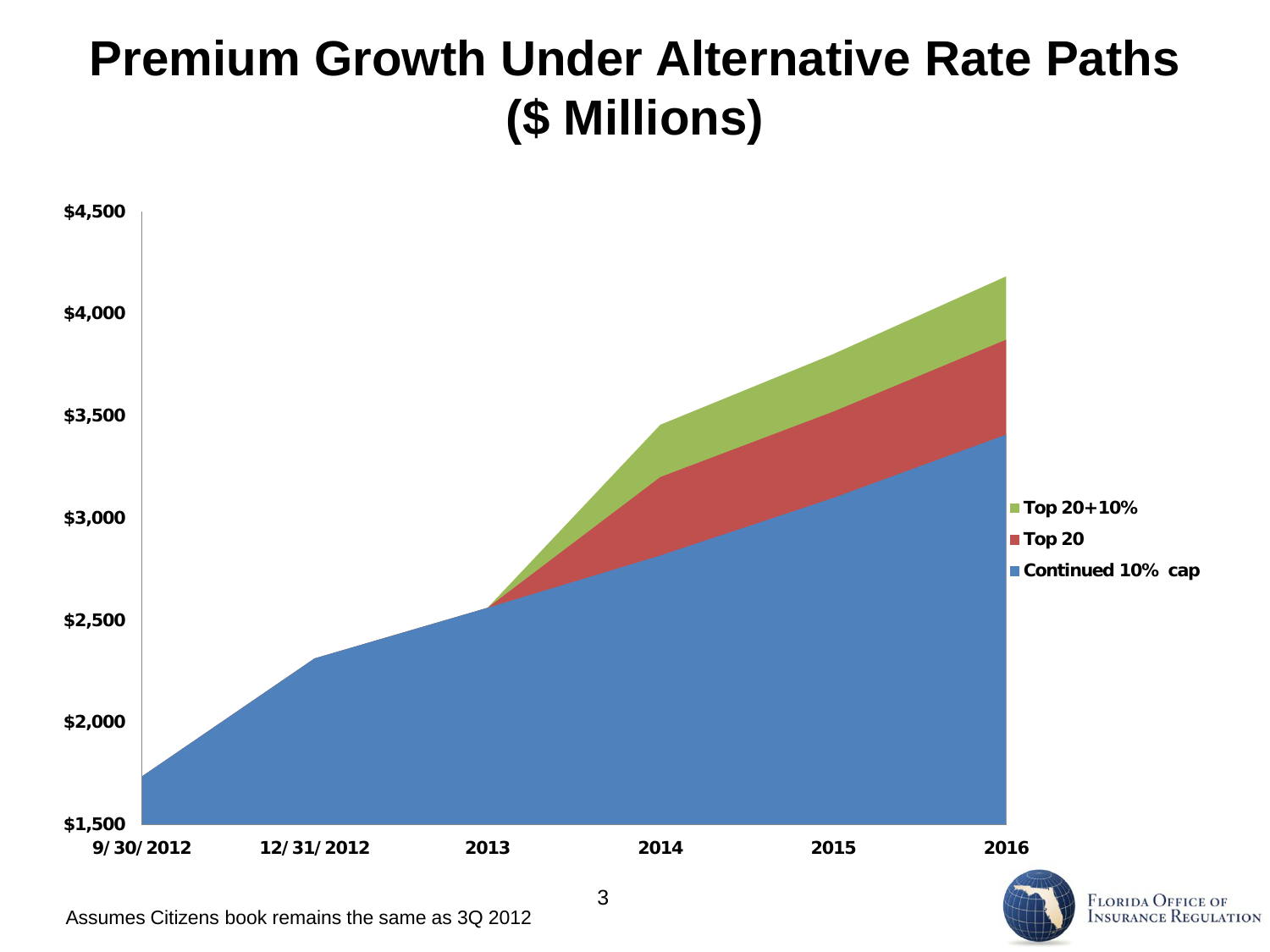## **Surplus Growth Under Alternative Rate Paths (\$ Millions)**



Assumes Citizens book remains the same as 3Q 2012

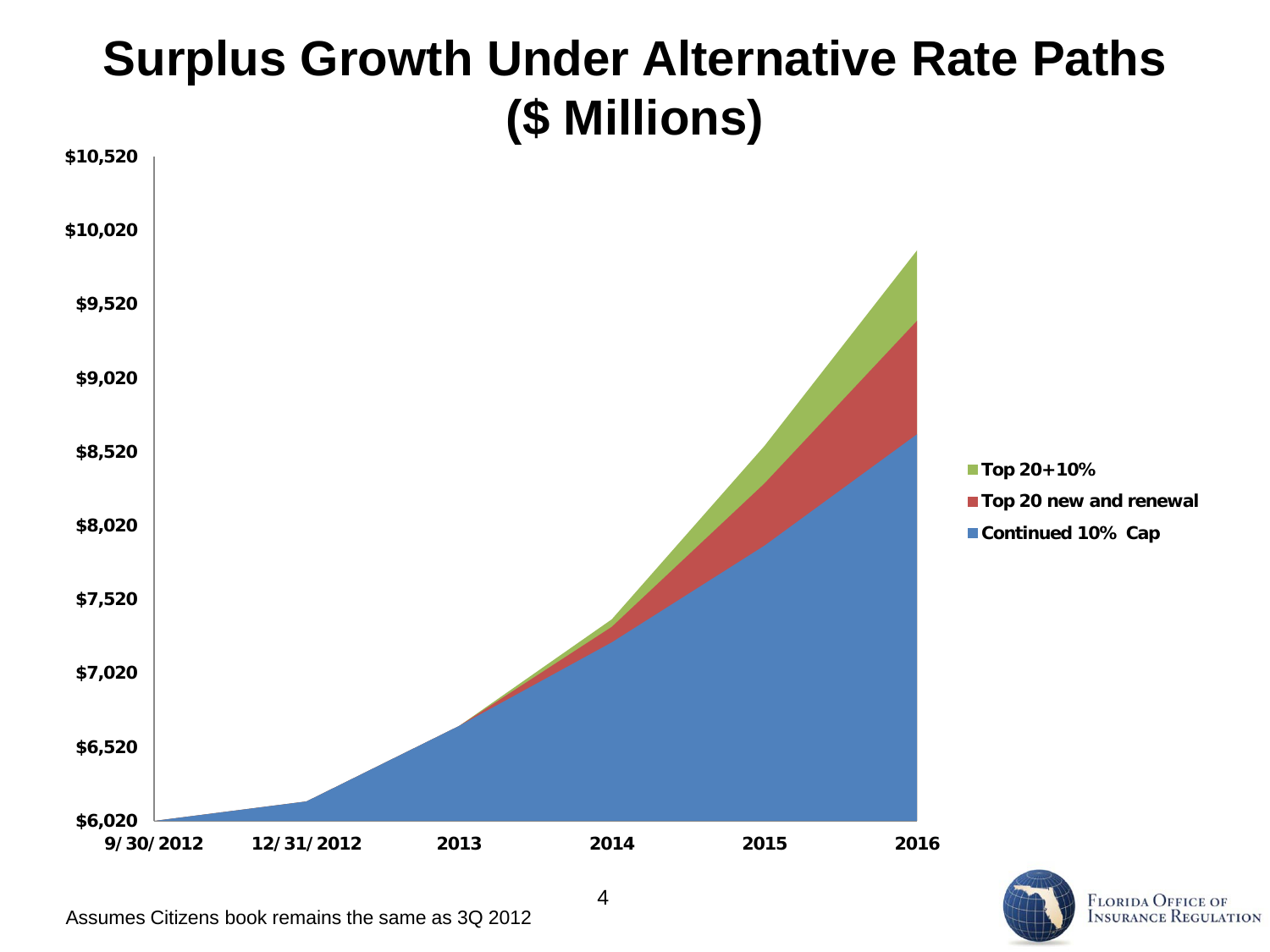#### **Assessment Needed for 1-in-100 Year Storm (\$ millions)**



Assumes Citizens book remains the same as 3Q 2012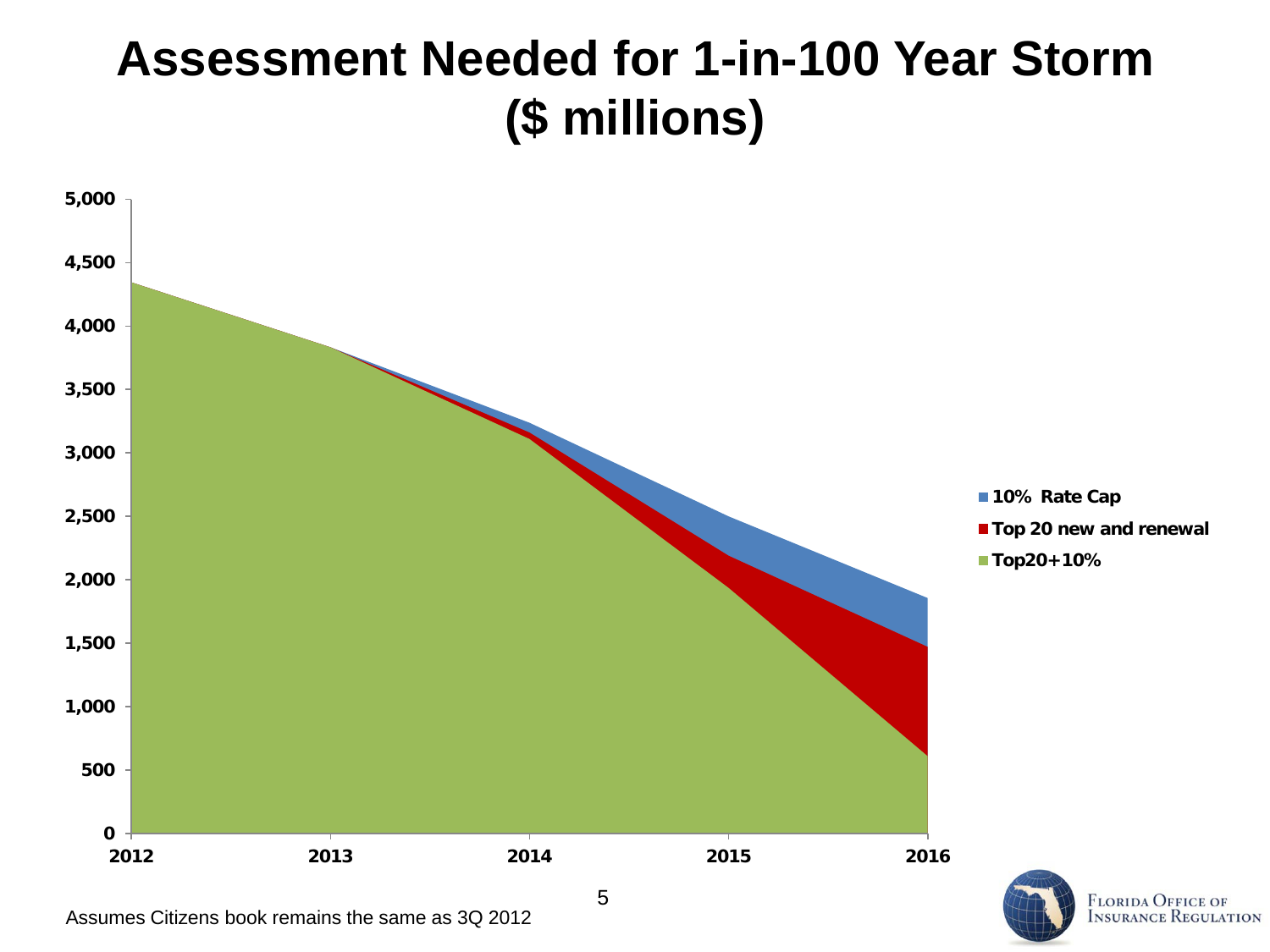## **Citizens Average HO3 Premium 2013-2014 Based on Top 20**



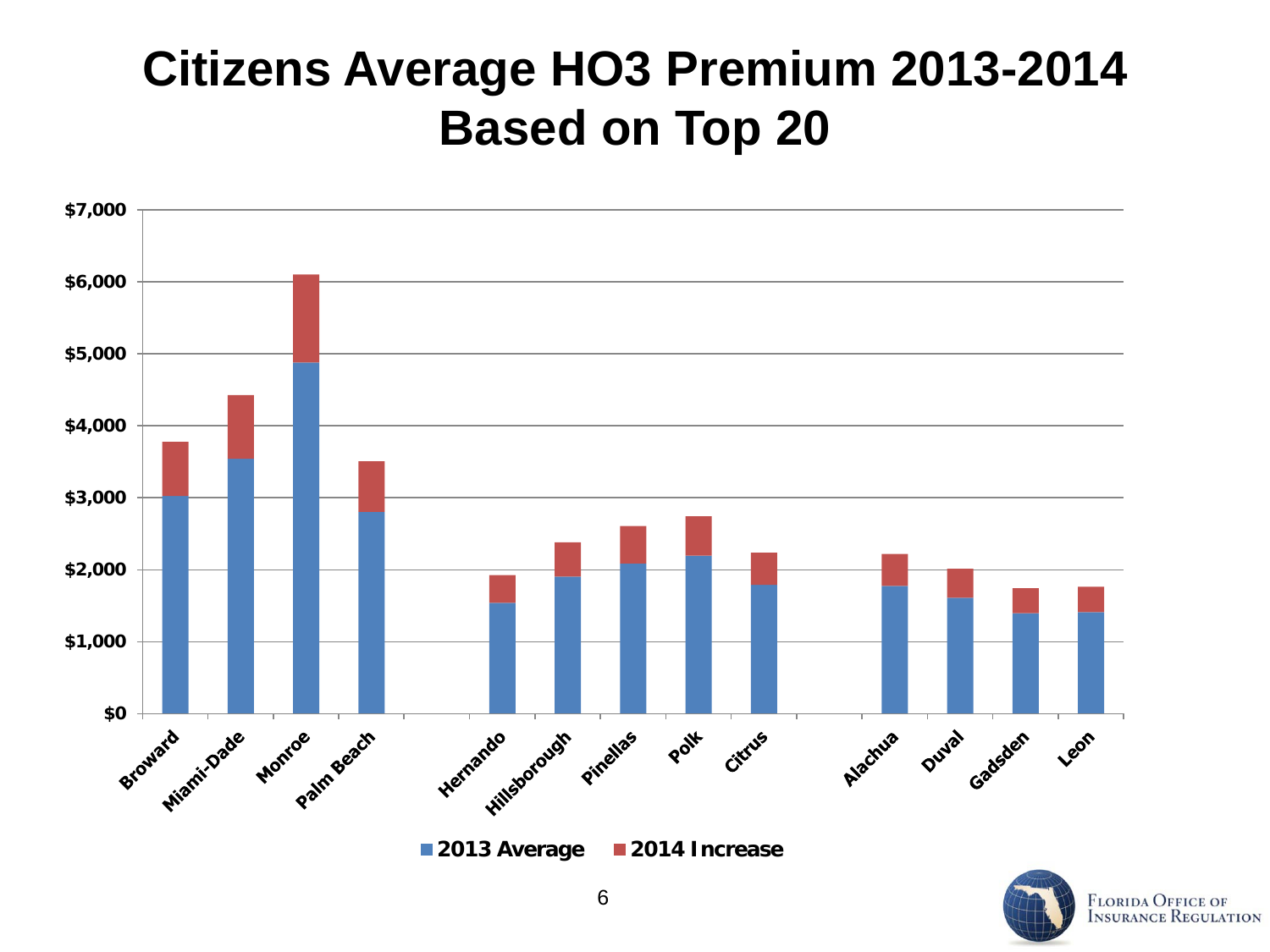#### **Citizens Average HO3 Market Size Characteristics**

#### **Policies: 495,278 Premium: \$1.134 million**

**\$206,873 average in-force Coverage A**





**53.2%**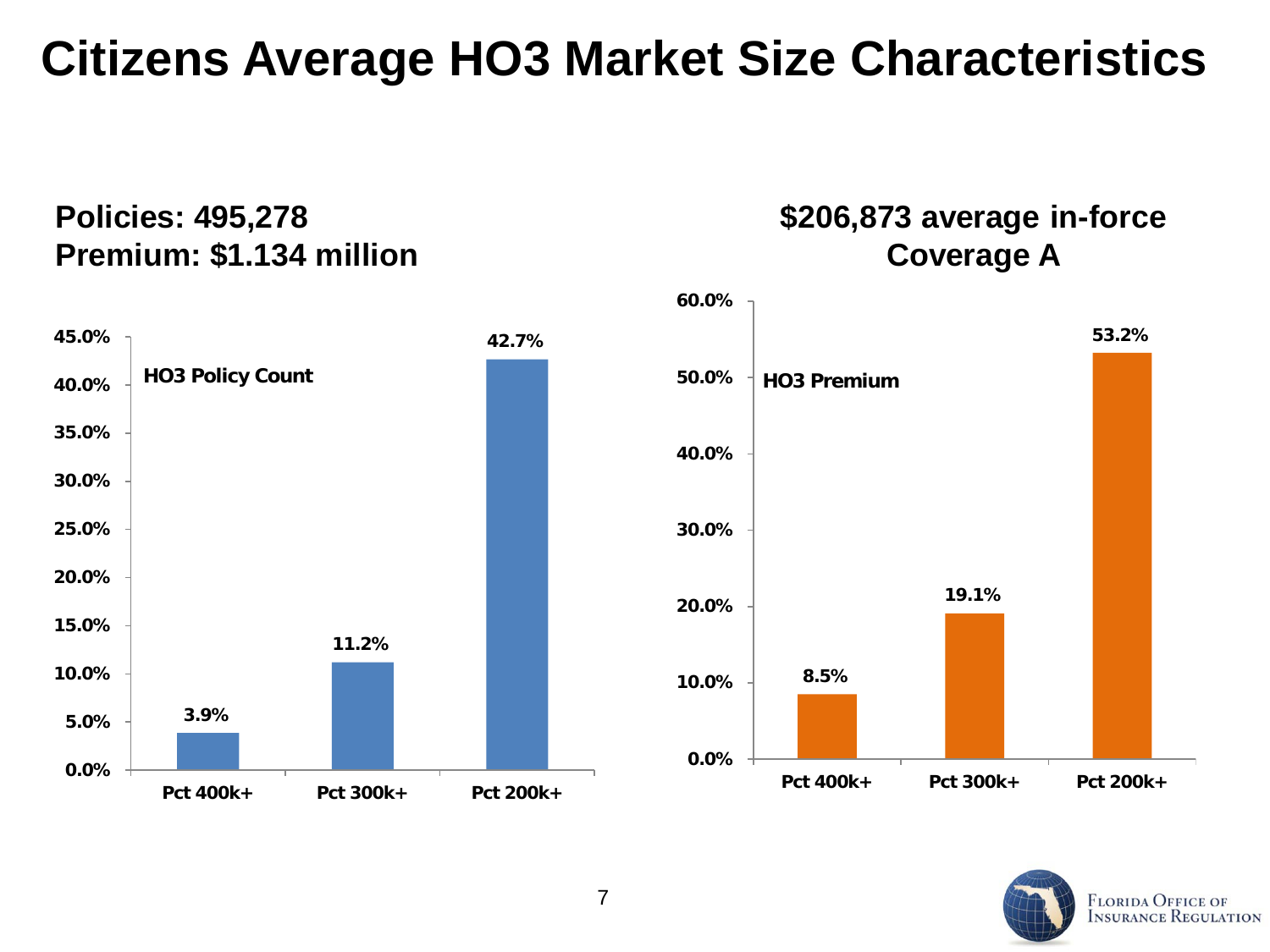## **Citizens HW2 (Wind Only Homeowners) Market Size Characteristics**

**Policies: 152,718** 

#### **22.5% 38.5% 69.8% 0.0% 10.0% 20.0% 30.0% 40.0% 50.0% 60.0% 70.0% 80.0% Pct 400K+ Pct 300k+ Pct 200k+ HW2 Policy count 40.1% 57.3% 82.3% 0.0% 10.0% 20.0% 30.0% 40.0% 50.0% 60.0% 70.0% 80.0% 90.0% Pct 400K+ Pct 300k+ Pct 200k+ HW2 Premium Premium: \$357.6 million force Coverage A**



**\$327,068 average In**